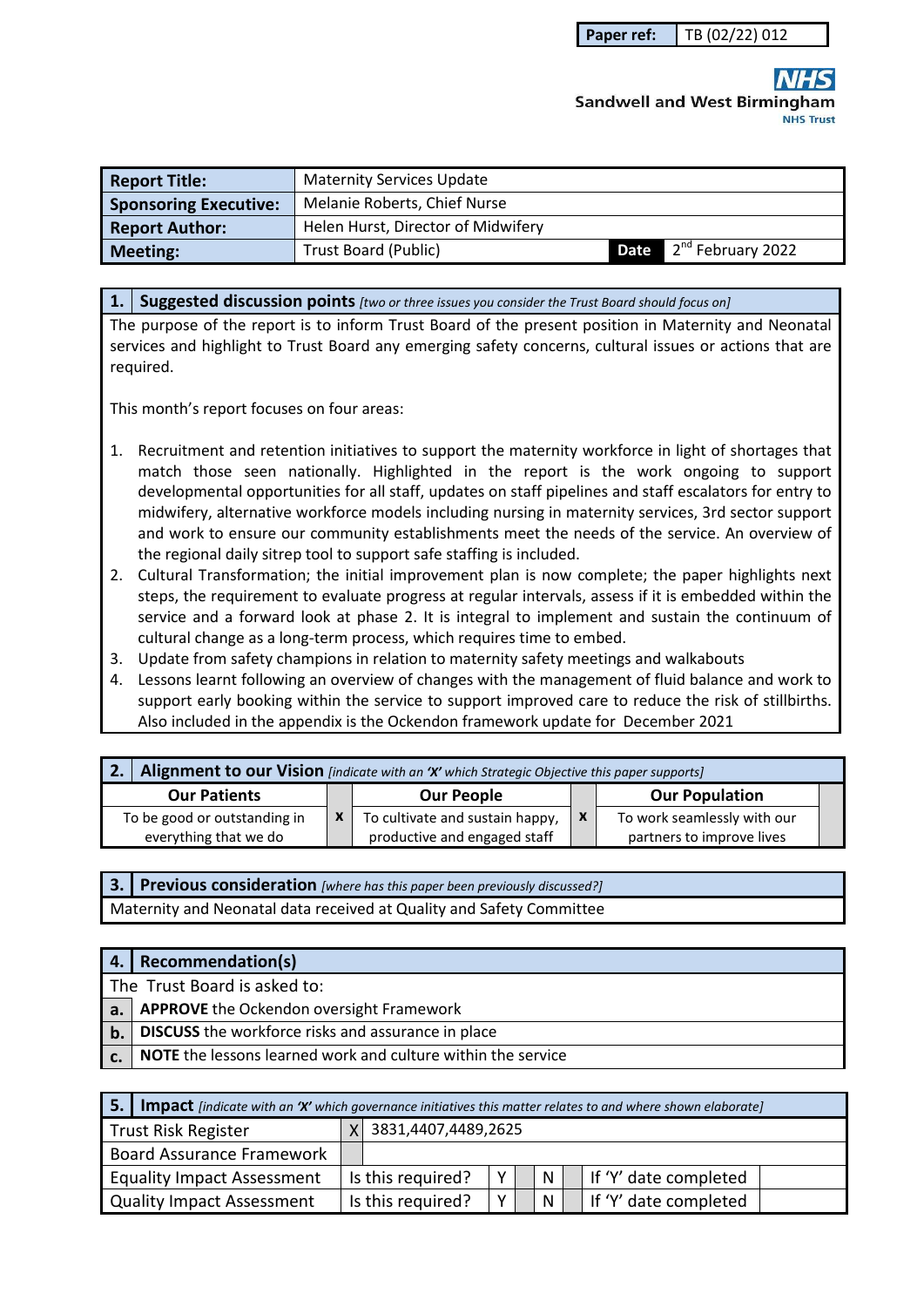## **SANDWELL AND WEST BIRMINGHAM NHS TRUST**

## **Report to Trust Board: 2nd February 2022**

#### **Maternity Services Update**

#### **1. Introduction**

1.1 Board level oversight for maternity and neonatal services is fundamental to the quality improvement programme, to ensure transparency and safe delivery of services. The oversight framework is included in annex 1 for Trust Board to approve.

#### **2. Workforce Programmes**

2.1 The service have worked through multiple initiatives to both support retention and recruitment, taking into account the national shortage and therefore the requirement to support alternative models of care and routes into neonates and midwifery**.** 

#### 2.1.1 **Retention**

- 2.1.1.1 To ensure equality in developmental opportunities for all staff, the Directorate has developed a plan to support retention, key within this plan are:
	- Share actions taken in community midwifery following flexible working survey and implement across the directorate
	- Introduce yearly career MOT workshops to support personalised plans for all staff, ensuring both developmental and succession planning is woven into the fabric of business as usual within the directorate and is a transparent process for all.
	- Launch the dissemination of information strategy to ensure standardisation for all staff groups
	- Neonates currently have an over recruitment at band 5 line to support the development of their own Qualified in Service (QIS) Nurses as there is a national shortage. This pipeline currently has 9 nurses training, 2 to qualify in May 2022, providing good succession planning and resolution against the 7.89 vacancy

#### 2.1.2 **Recruitment**

- 2.1.2.1 The directorate has established incentivised recruitment within the hard to fill workforce groups within the directorate; this though still has not reaped the success that was envisaged. Given the national shortage of both Midwives and Qualified in Speciality (QIS) neonatal nurses it is clear that alternative models such as below continue to be implemented;
	- Introduction of nurses within the maternity setting has proven a positive experience for all; a full competency framework has been developed to support the safe introduction of this model. This will be developed further with the support of the chief nurse's office, in the wake of the positive reaction during the unprecedented negative workforce affect the Omicron surge had on maternity, during the festive period, with the deployment of gynaecology nurses to support safe staffing levels. This would also support a pipeline to midwifery training should those nurses wish to do so.
	- There are four nurses about to undertake the midwifery MSC short course, supported with Health Education England funding.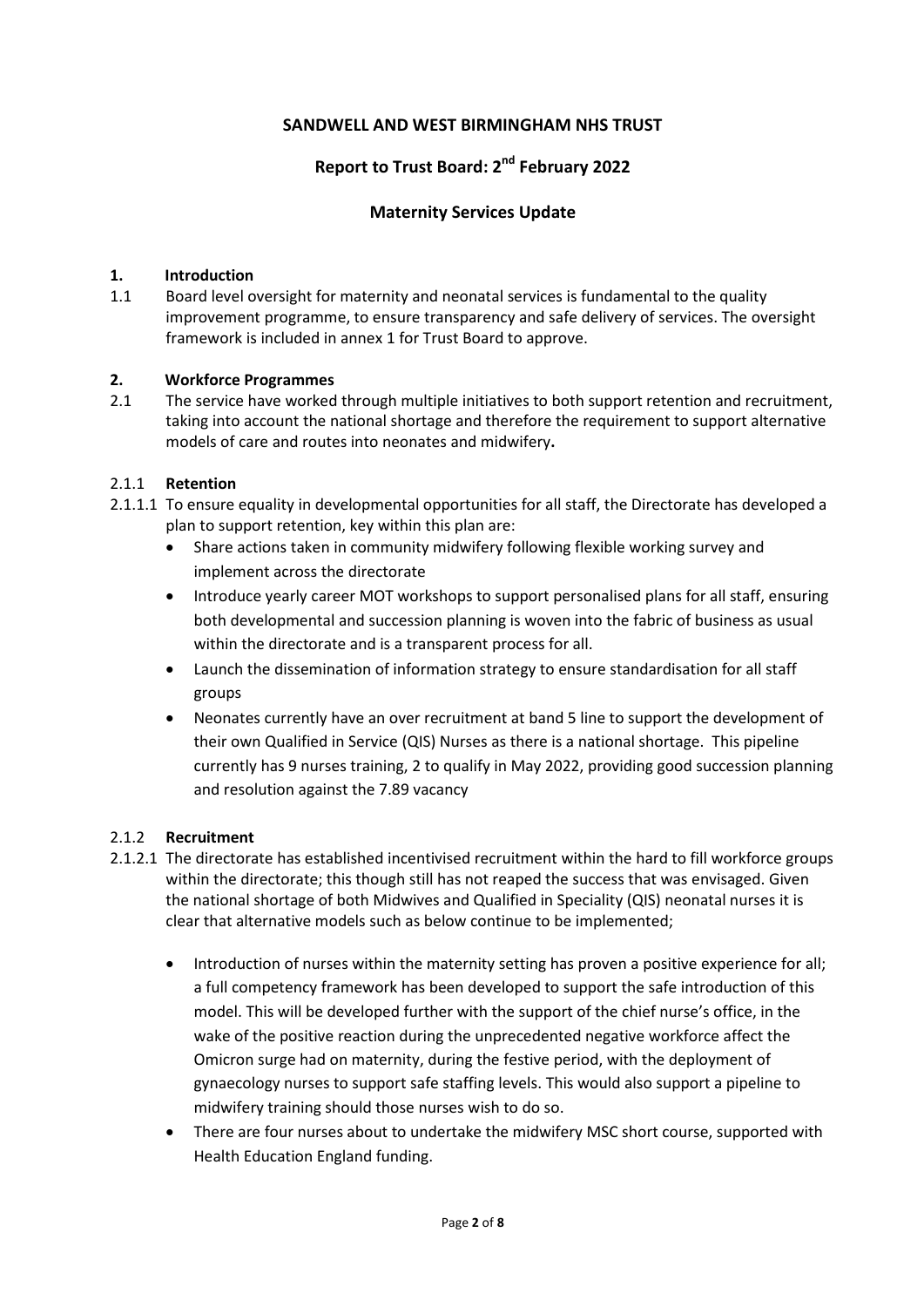- Apprenticeship midwifery training has commenced, providing an alternative route into the profession.
- Work continues to build the relationship with 3rd sector organisations, such as the maternity navigators who work with community midwifery to support the pregnancy journey work is now required to grow further their ability to support and that of the Bethel doula's
- The community midwifery workforce review tool has now been built. The review is to commence with input from the staff with a completion target of 28th February. This is a huge undertaking, but one that should provide a true reflection on the workforce requirement based of the number of women cared for and not just births. This is different from any other review.
- 22 offer letters have gone out to final year midwifery students.

## **3. Culture Improvement programme**

- 3.1 Work on the improvement plan is now complete with all 147 actions enacted. It is imperative that this phase is now evaluated to ascertain if the actions are embedded, prior to commencement of phase two. Phase two will be led by the staff to ensure transparency, engagement and ownership integral to implement and sustain the continuum of cultural change as a long term process. Once this work is completed it will be shared at both Quality & Safety Committee and Trust Board
- 3.2 The new communication strategy, (dissemination of information) launched in January, following work with staff, to support an improved sharing culture.
- 3.3 Human factors are now built into all aspects of training and safety culture training to build on the workshops is now online.
- 3.4 The number of professional midwifery advocates continues to grow to support restorative practice, service and staff development.
- 3.5 The chief nurse will also undertake dedicated meetings and shifts within maternity services over the next 3 months, some of them jointly led with the Chief Executive.

#### **4. Safety Champion Update**

- 4.1 The monthly safety champion meeting, attended by the Medical Director and one of our Non-Executive Directors, reviewed issues around late bookers and the processes in place in the community to reduce incidence of late presentation in pregnancy. The planned fluid audit in January was discussed in response to monitoring of the changes put in place after the maternal death at the end of 2020 and the high sickness rate amongst maternity and neonatal staff as a consequence of COVID was reviewed and the mitigations in place for reducing risk on the units. All incidents in the preceding month were reviewed, with low number of stillbirths and neonatal deaths reported for December after the spike of stillbirths in October.
- 4.2 A walkabout happened on 13/01/22 with the Director of Midwifery, visiting M1 and M2, talking to ward managers and staff. The challenge of a need for a split in ward beds for covid positive patients was well managed, given the high number of incidental positive PCR tests in mothers. There was still a difficulty in balancing midwifery staff between red and amber pts and a discussion was had about breaks and how to better structure those during the day – short and frequent as opposed to one long break. The most positive aspect was around the impact that gynaecology and neonatal nurses had had covering additional shifts on the wards, particularly overnight in providing additional care with the provision of iv antibiotics and undertaking neonatal/baby checks. This had improved learning for midwifery staff, support for care of these Transitional Care babies, and released time for midwifery duties. At a busy time this additional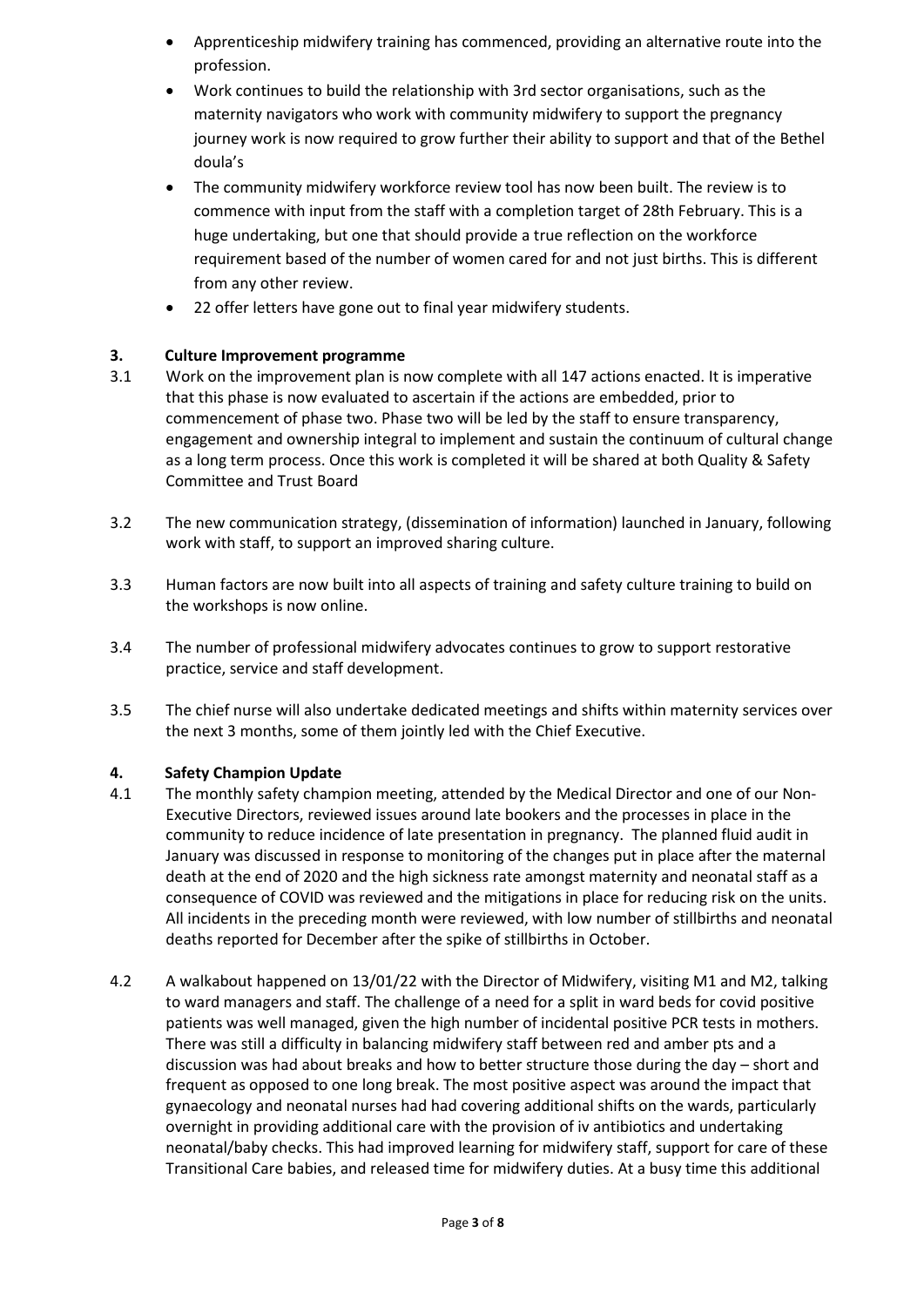skill mix on the ward was well received and something to consider going forward for midwifery support. Infection prevention control processes were working well on ward in general, with partners getting required lateral flow tests done in most (but not all) instances.

### **5. Lessons Learnt**

## 5.1 **How incidents are reviewed with maternity**

- 5.1.1 All incidents are reviewed within 72 hours and taken to a weekly meeting for review. Those that need escalating are taken to either PRIMe (Perinatal Risk Management meeting) or PMRB (Perinatal Mortality Review Board) and if deemed to be potential Serious Incidents, they are presented to the Trust's Moderate Harm Meeting. Maternal deaths, stillbirths and cases of hypoxic ischemic encephalopathy are referred to external organisations (Health Services Investigation Branch -HSIB and Mothers and Babies: Reducing Risk through Audits and Confidential Enquries across the UK- MBBRACE-UK) who conduct separate, independent investigations.
- 5.1.2 Within maternity there is a dedicated Education, Governance and Risk (EaGeR) team. This partnership means that it is possible to implement early targeted learning which results from identification of risk the review of incidents.

## 5.2 **Learning from a maternal death**

- 5.2.1 Following a maternal death in December 2020, there was an immediate review by the EaGeR team and the case was referred to HSIB. The immediate review identified that while the mother died of natural cases (she had severe acute fatty liver of pregnancy, AFLP – a rare disorder which carries a high mortality rate), there were areas of suboptimal care, in particular around fluid administration and fluid balance. (It is important to note that the Coroner confirmed that that this did not contribute to the outcome and confirmed that the mother had died of natural cases and that the Trust was not to blame for her death).
- 5.2.2 Once the issue of fluid management was identified immediate training actions were put in place including 'trolley dashes' (a trolley dash is an approach in which the education team take resources to each of the clinical areas so that they can take the teaching direct to the 'shop floor'). Training was to:
	- Ensure all staff understand the importance of fluid balance charts and know how to access and use these
	- Ensure that fluid balance is communicated with the obstetric team during ward rounds
	- Ensure that all fluid is prescribed and signed for via electronic prescription charts
	- Ensure that all include the woman's fluid balance history
	- All staff were familiar with the NICE (National Institute for Clinical Excellence) algorithm for fluid therapy in pregnancy
- 5.2.3 Other activities included:
	- Skills drills to include recognition of the deteriorating woman
	- A 'Pledge to Patient Safety' folder was also started on the Labour Ward to highlight safety topics for discussion at each handover (staff have to sign when they have read the contents)
	- Development of an Education, Governance and Risk intranet page
- 5.2.4 Action plans for this case and others are regularly reviewed to ensure completion. Fluid balance work continues and fluid balance is reviewed for all incidents and there is currently an audit in the unit of fluid balance.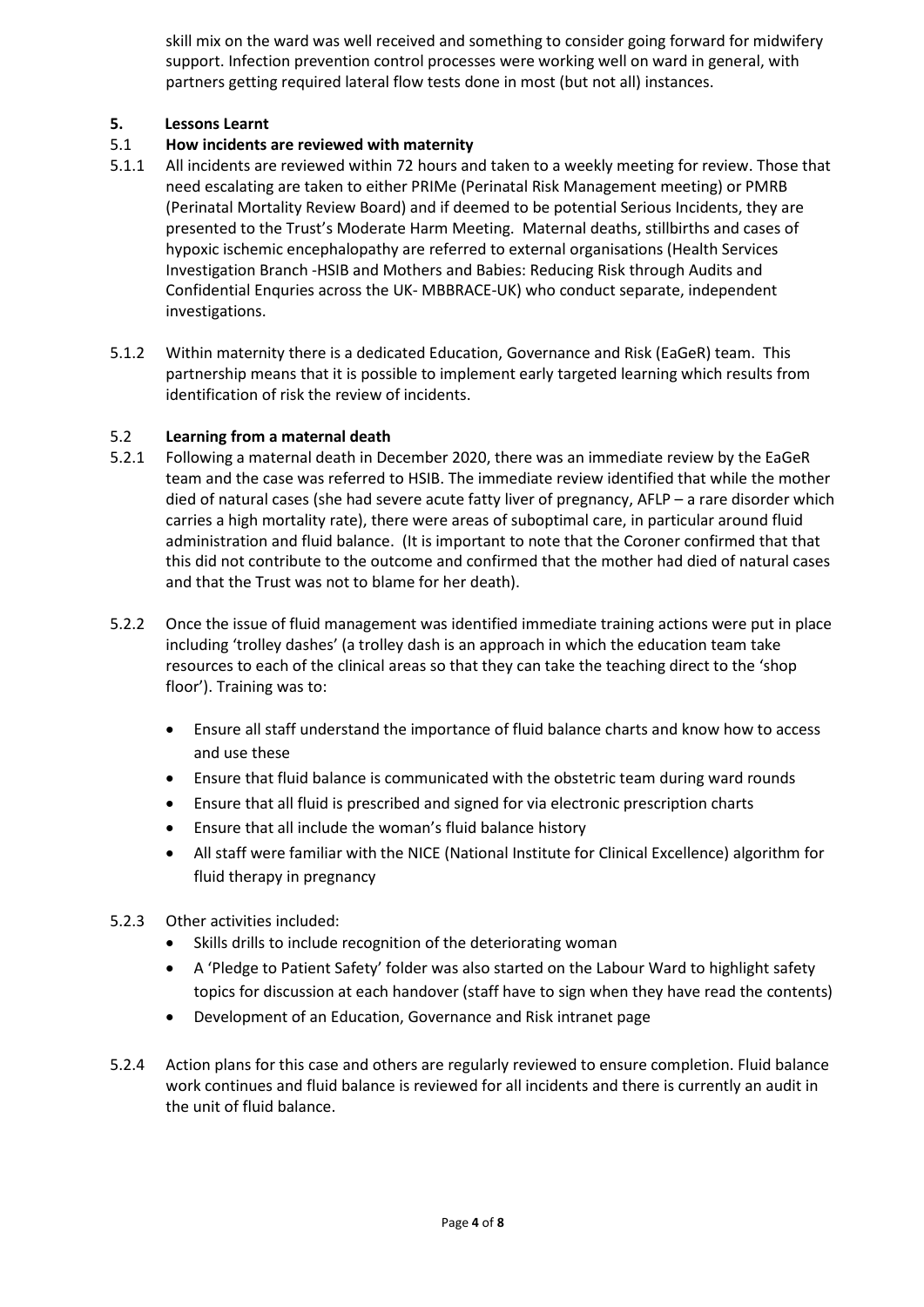#### 5.3 **Learning from stillbirths**

- 5.3.1 Similar learning has emerged from review of a cluster of stillbirths seen in October 2021 (there were 5 cases and on average there are 2-3 per month). An immediate three stage review of these cases was conducted to try and understand whether there were gaps in care. The three stages were:- 1) Deep dive of cases to identify themes, 2) A review of proposed actions and 3) Meeting with Community Team leaders to identify operational challenges and potential solutions.
- 5.3.2 Immediate actions were as follows:
	- 1. Community Effective handover to include information about importance of testing urine at every visit and risk assessment at every visit.
	- 2. Booking operating procedures developed and circulated
	- 3. Review of exclusion criteria for telephone booking (especially for women who speak rare languages)
	- 4. All women to be allocated to 'families' within the community to allow oversight of their care
	- 5. Recruitment drive to increase the number of midwives within Triage Department
	- 6. Continued recruitment drive to increase the number of community midwives
	- 7. Continued use of bank midwives to ensure that women are booked in a timely manner
- 5.3.3 Continued work includes:
	- 1. 'Back to Basics' course to be taken out to the community to ensure competencies
	- 2. Review of the antenatal care guideline
	- 3. Improving women's access to information
	- 4. Highlighting the 'self-referral' pathway to improve early presentation of women into maternity service.
- 5.4 The occurrence of late bookers within the particular catchment we serve is long standing; the service has been working on a two pronged approach to ensure earlier booking.
- 5.4.1 Firstly, we needed to understand why this occurred. Listening events are now held within our local communities, supported by the Place Based Partnership and groups within communities, faith groups and publicity via local media to try to understand the drivers behind late booking. The partnerships with 3rd sector organisations have also provided vital information. The wealth of information has supported much wider than booking alone, and will help assist the continuum of service development.
- 5.4.2 Secondly, we have developed partnerships to ensure access to our services is easier. Our selfreferral pathway has seen increasing numbers and now approximately 30% of bookings are received this way. In the analysis of the data we have seen some duplicate bookings, from women who had initially booked via their GP. We are also partnering with pharmacies to scope how women can be sign posted/booked as soon as they have a positive pregnancy test, this could include maternity staff within pharmacy settings.
- 5.5 In February the team is holding a lessons learned event within the maternity unit to summarise the maternity incidents from 2021 to highlight gaps in care, the action plans in place to address this and a of review cases that were managed well. The team aims to promote a positive attitude towards incident reviews and demonstrate that through learning from incidents and implementing targeted learning we can work together to ensure that our women and babies receive safe and timely care.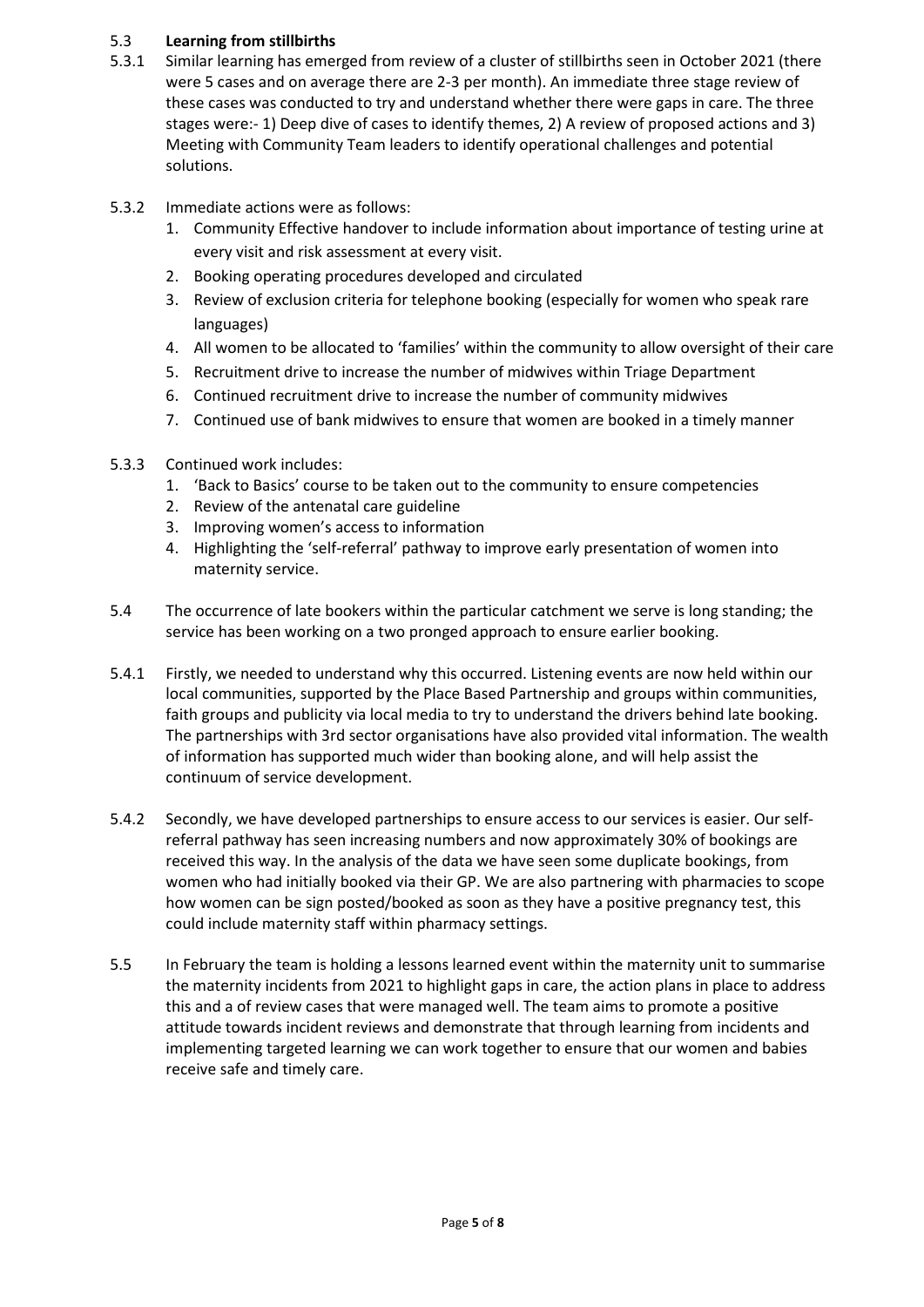#### **6. Summary**

6.1 Work continues to strengthen service provision and assure transparency in line with national, regional and local drivers. Understanding our local communities is key to reducing health inequalities and improving outcomes.

## **7. Recommendations**

- 7.1 The Trust Board is asked to:
	- A. **Approve** the Ockenden oversight framework (Annex 1)
	- B. **Discuss** the workforce risks and assurance in place
	- C. **Note** the work to on lessons learned and culture within the service.

### **Annex 1 - Ockendon Oversight Framework Summary Table**

**Helen Hurst Director of Midwifery** 

**25th January 2022**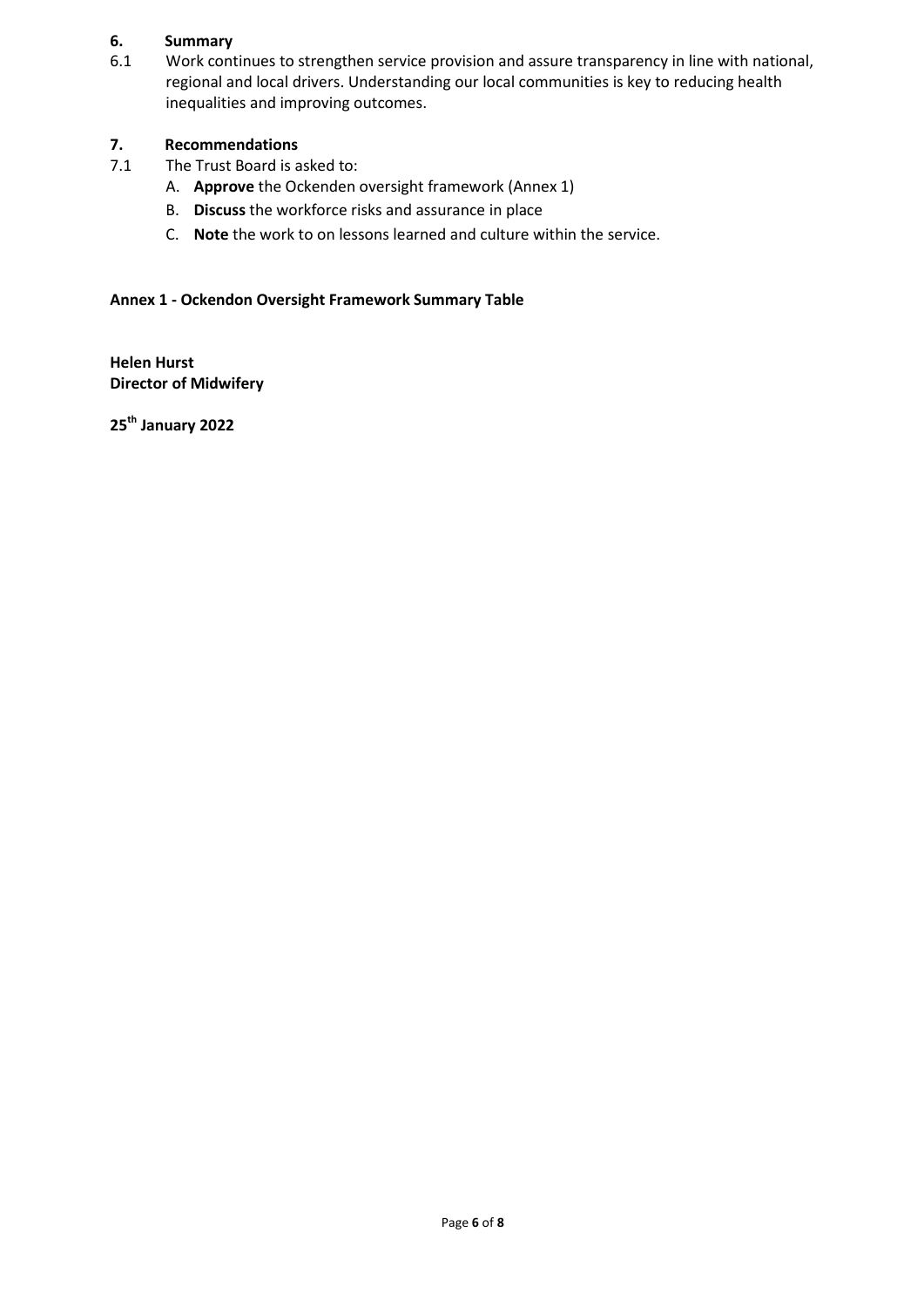| <b>Data Measures</b><br><b>Summary</b>                                                                                                                                                      |                                                                                                                                                                                                            | <b>Key Points</b>                                                                                                                                                                                                                                                                                                                                                                                                                                              |  |  |  |
|---------------------------------------------------------------------------------------------------------------------------------------------------------------------------------------------|------------------------------------------------------------------------------------------------------------------------------------------------------------------------------------------------------------|----------------------------------------------------------------------------------------------------------------------------------------------------------------------------------------------------------------------------------------------------------------------------------------------------------------------------------------------------------------------------------------------------------------------------------------------------------------|--|--|--|
| Findings of review of all<br>perinatal deaths using the real<br>time data monitoring tool                                                                                                   | All relevant cases have<br>been reported to<br><b>MBRRACE. Perinatal</b><br><b>Mortality Review Tool</b><br>(PMRT) reviews, meeting<br>CNST requirements.                                                  | Quarterly PMRT report provided to<br>Trust board, via Quality and Safety<br>Committee.                                                                                                                                                                                                                                                                                                                                                                         |  |  |  |
| Findings of review all cases<br>eligible for referral to Health<br>Services Investigation Branch<br>(HSIB)                                                                                  | 2 cases referred for<br>investigation. 5 cases<br>active within the process.                                                                                                                               | Cases included in the Quality and<br>Safety Committee report and<br>discussed at monthly Safety<br>Champion meeting. Themes and<br>lessons learnt embedded across the<br>service and incorporated into<br>professional study days.                                                                                                                                                                                                                             |  |  |  |
| The number of incidents logged<br>graded as moderate or above<br>and what action being taken.                                                                                               | 2 cases were escalated<br>for moderate harm, both<br>for cooling and accepted<br>by HSIB.                                                                                                                  | Weekly mulit-disciplinary incident<br>review/learning meeting in place<br>within the service. 10 deep dives took<br>place in November. Themes and<br>lessons learnt shared.                                                                                                                                                                                                                                                                                    |  |  |  |
| Training compliance for all staff<br>groups in maternity, related to<br>the core competency<br>framework and wider job<br>essential training.                                               | Training against core<br>competency framework<br>remains above expected<br>target of 90%. K2 fetal<br>monitoring training<br>compliance at 97% for<br>midwives and 96% for<br>medics                       | Professional training database (core<br>competency framework) monitored<br>by education team.<br>CNST requirement of 90% MDT<br>compliance on track                                                                                                                                                                                                                                                                                                            |  |  |  |
| Minimum safe staffing in<br>maternity services, to include<br>obstetric cover on the delivery<br>suite, gaps in rotas and<br>minimum midwifery staffing,<br>planned vs actual prospectively | 100% compliance with<br>obstetric labour ward<br>cover.<br>Midwifery safe staffing<br>analysis included in<br>Quality and Safety report,<br>average fill rate for<br>inpatient (midwifery and<br>NNU) 97%. | Birth rate plus assessment currently<br>entrain.<br>Monetary award against Ockenden<br>workforce bid £427,623 part year<br>across all disciplines. Current<br>recruitment initiatives include<br>international midwives and rotational<br>B5&6 to support community vacancy.<br>Community midwifery workforce<br>review underway.<br>22 offer letters to final year students.                                                                                  |  |  |  |
| Service User Voice feedback                                                                                                                                                                 | Feedback collated from<br>FFT, complaints, PALS,<br>local surveys and<br><b>Maternity Voices</b><br>Partnership (MVP)                                                                                      | Themes from complaints are clinical<br>treatment and attitudes and<br>behaviours. Several compliments<br>have also been received. FFT<br>response rates remain low, work to<br>increase ongoing. A wealth of<br>feedback is being captured by the EDI<br>lead. Actions arise out of feedback to<br>support a culture of "you said, we<br>did" evidence of which is in all areas.<br>15 steps will recommence led by the<br>MVP. Also captured in perfect ward. |  |  |  |
| Staff feedback from frontline<br>champions and walk-abouts                                                                                                                                  | Walkabout schedule by<br>Executive safety                                                                                                                                                                  | Included in report                                                                                                                                                                                                                                                                                                                                                                                                                                             |  |  |  |